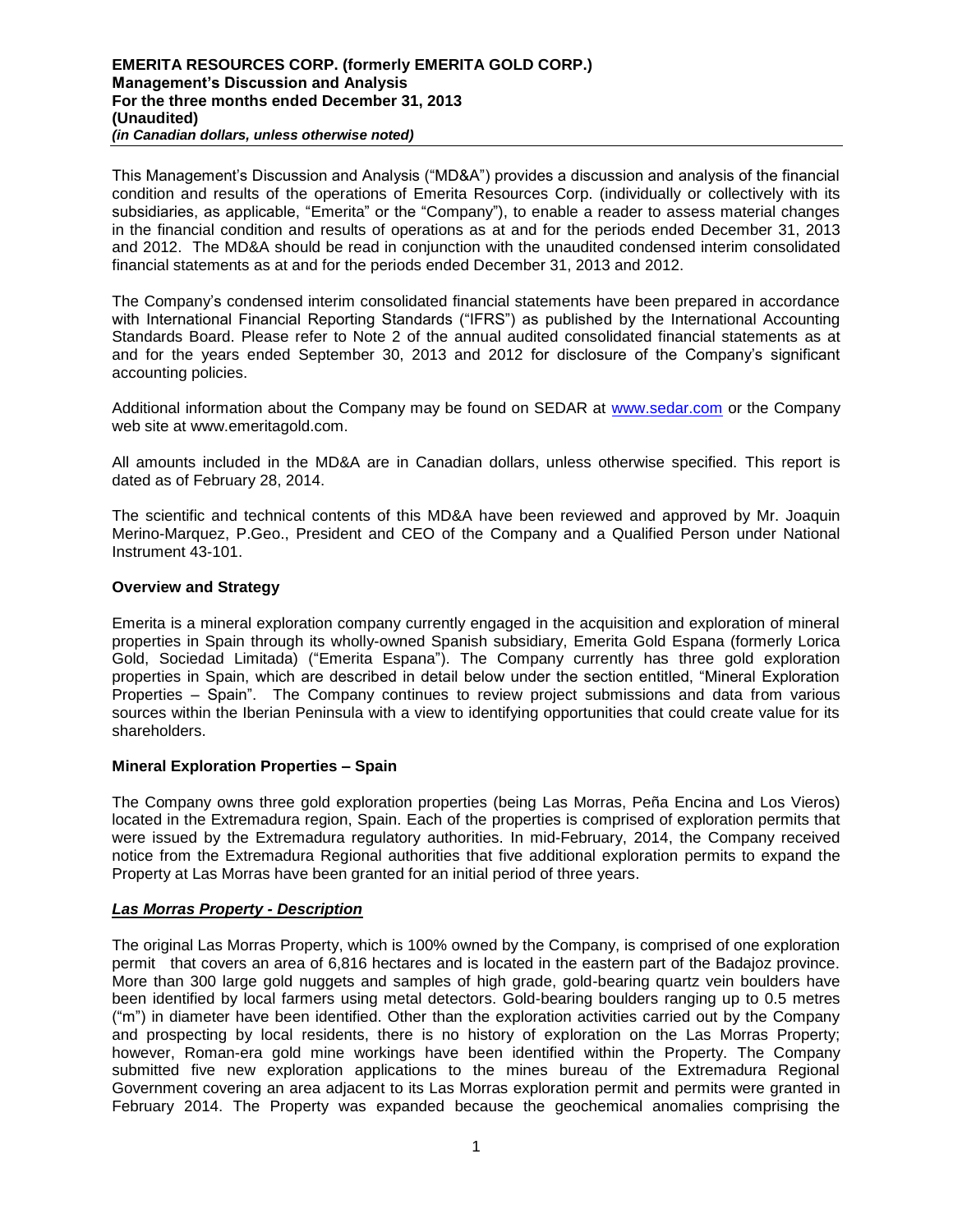#### **EMERITA RESOURCES CORP. (formerly EMERITA GOLD CORP.) Management's Discussion and Analysis For the three months ended December 31, 2013 (Unaudited)** *(in Canadian dollars, unless otherwise noted)*

Northwestern area trends off the Property and there have been a number of additional areas where gold nuggets have been observed and historical workings identified outside of the existing property boundary. The new claims cover an area of 38,030 hectares. This contiguous block of Exploration Licenses (Permiso de Investigacion P.I) represents a six fold increase in the land holding for Emerita from 6,816 hectares to 44,846 hectares. The Property now comprises 1,500 claims that are grouped in five new exploration permits named "Manchuela", "El Alandre", "Matajarda", "Las Matillas" and "Garbayuela". See Figure 1 below.



**Figure 1: Las Morras Project Geology and Land Tenure with the original license area in red and new tenements in blue.**

## *Las Morras Property - Results*

## **Geophysical Survey**

Emerita has been exploring the Las Morras property since early 2013 and during the past year has undertaken a number of field exploration programs (see press releases dated February 7, 2013, April 8, 2013, August 29, 2013 and December 19, 2013). During the 2013 program, the Company's geologists demonstrated that gold anomalies extended beyond the limits of the existing claim boundary and became aware of other locations in the area where numerous gold nuggets have been identified. As a result, the Company submitted applications for, and was awarded, additional tenements as described above.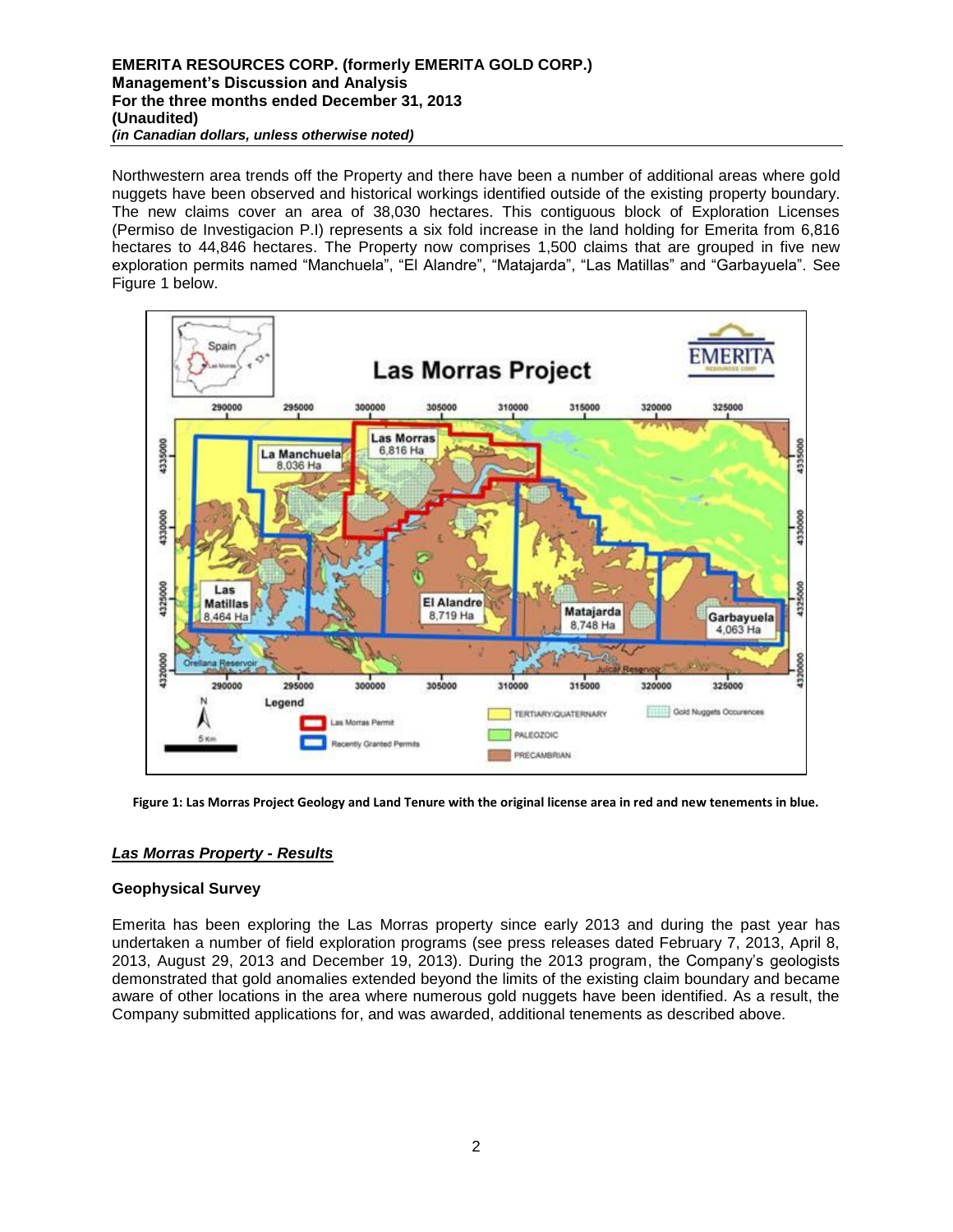Geophysical surveying (VLF, IP and ERT) (note: Very Low Frequency – VLF; induced polarization – IP; Electrical Resistivity Tomography – ERT) was carried out during October and November 2013 to identify geophysical anomalies indicative of bedrock structures potentially related to mineral occurrences. The surveying was performed in both the Northwestern area and the Central area, where geochemical anomalies were previously identified.

The VLF surveying consisted of 27 line kilometers in both the Northwestern and Central areas, where measurements were taken every 10 meters. In the Northwestern area 8, 9 linear kilometers were surveyed on 14 lines oriented in a north-south direction and ranging from 350 to 1,100 meters each. In the Central area 18.1 linear kilometers were surveyed on 20 lines oriented north-south and ranging from 550 to 1,100 meters each. The spacing between lines was determined according to the results of the geochemical campaign, ranging from 50 to 100 meters.

The IP and ERT surveying consisted in 10.4 linear kilometers in both the Northwestern and Central areas. Both the IP and ERT survey were measured simultaneously with the same device, following the same lines. The spacing between electrodes was 10 meters, which allows vertical readings up to 120 meters depth. In the Northwestern area, 5 lines were measured by IP and ERT, completing a total of 3,470 linear meters. The lines were north-south trending and had variable length from 630 to 950 meters. The spacing between lines was determined according to the results of the geochemical campaign, ranging from 100 to 450 meters.

The geophysical data, together with geological information and geochemical data from the two target areas, identified features that are interpreted to represent a shear zone system. This shear zone system is considered as a possible source of the gold found in the area. The geophysical anomalies are coincident with the geochemical anomalies found in the Central and NW areas. Furthermore, both the geochemical and geophysical anomalies are open along their strike, particularly to the East. The coincident geochemical/geophysical anomaly in the Central target area extends 1,200 meters long, is up to 90 meters wide and, based on the IP, extends to a depth of least 120 meters. In the Northwestern target area the anomalous body is 600 meters long, up to 80 meters wide and its continuity in depth is up to 100 meters based on the IP interpretation.

The identification of geophysical anomalous areas (i.e., faults zones and bodies of high resistivity and high chargeability) represent priority targets for trenching and drilling.

## *Las Morras Property - Outlook*

The Company is continuing its Property-wide exploration on its 100% owned Las Morras property. As the result of the previous geochemical and geophysical exploration campaigns, two areas have been prioritized in the Las Morras property, the Central zone, which contains two target areas, and the Northwestern zone, which contains one target area.

The size of these targets are well over 1,100 m long by 90 m wide, oriented E-W. In order to expose the bedrock underneath of the regolith, the Company is planning to excavate a series of trenches.

The objective of the trenching program is to characterize the shear zone(s) and to obtain bedrock samples for gold analysis. Trenching is viewed as an effective precursor to drilling in this area as overburden appears to be relatively thin and generally less than 2 meters.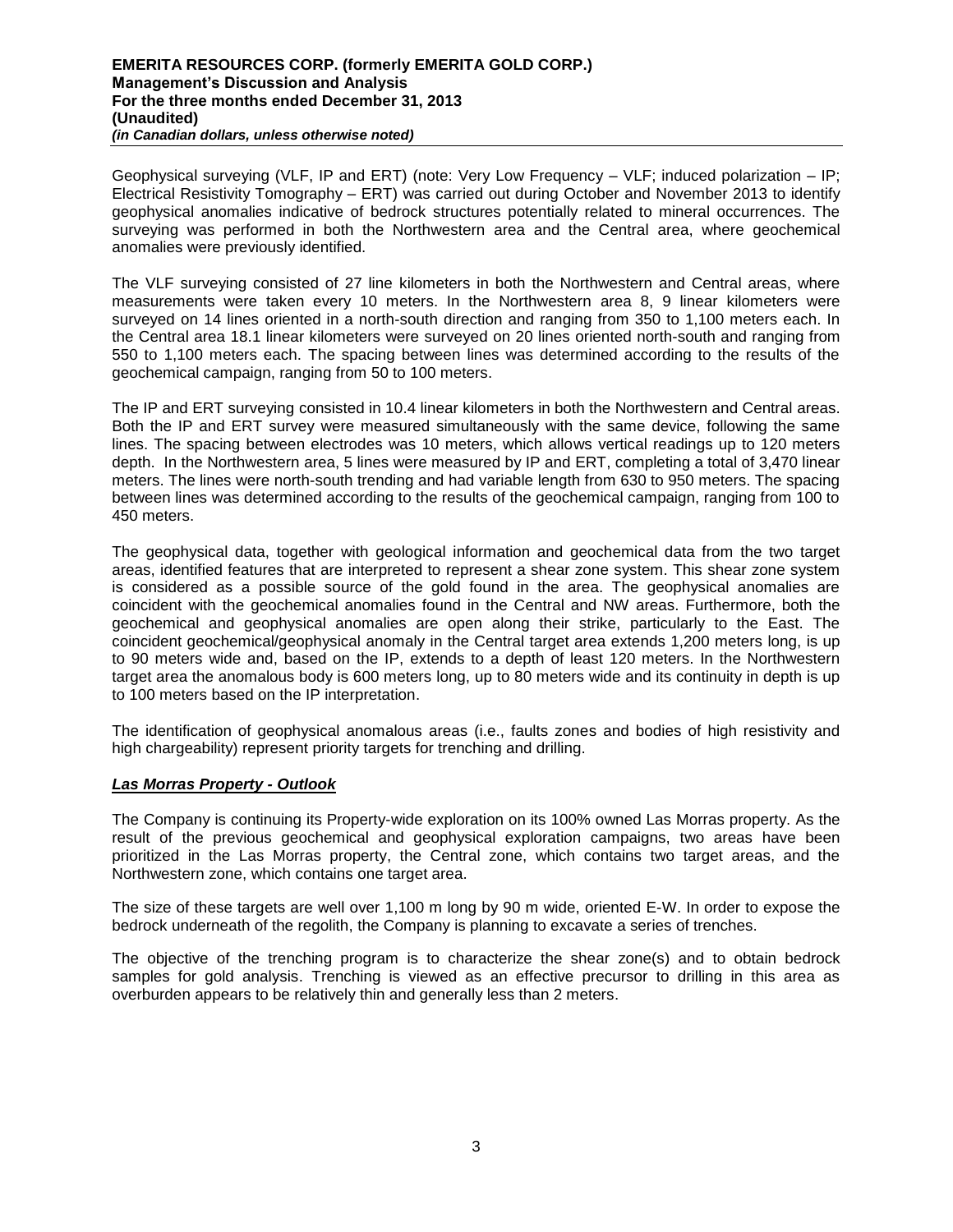# *Peña Encina Property - Description*

The "Peña Encina" gold project is located on the Central Ridge of the La Codosera area. The western limit of the Property is the Portuguese border. The project comprises one exploration permit, which is about 65 km west of the town of Caceres and 180 km northeast of Lisbon. The Property covers 140 claims for a total of 4,140 ha and is easily accessible by road from Caceres, the largest city in the region. Compilation of the geological and geochemical data is ongoing and initial fieldwork will commence earlier next year.

La Codosera area is one of the renowned historic gold districts in Spain. It is known for having about a dozen former Roman workings for gold and several underground mines that were operated by a German company which produced gold for more than a decade in the 19th century. This area was a State Reserve for gold for many years and as such only accessible by government surveys until the property was declared "open" in 2010, which is when Emerita acquired the property through a public bid.

The Complejo Esquisto Grauvquico (CEG) crops out in the northern ridge of the Property. The CEG comprises a sequence of slates and greywackes. These rocks are interpreted as late Proterozoic age. They are overlain unconformably by more varied lithologies, including sandstones, dolomites and limestones, of Vendian or Cambrian age, which crop out in the Central and Southern Ridges.

The main structural feature in the area where "Peña Encina" is located is the La Codosera Synclinorium, which was formed during the ductile Hercynian deformation. It is represented by three parallel WNW-ESE trending ridges. During the year the activity on the Peña Encina property comprised two field campaigns to perform field mapping, sampling, geochemistry of rock samples, and verification work to assist with the ongoing compilation. The focus of the Company's work program to-date has been on advancing the Las Morras project and limited work has been done in this area to-date.

## *Peña Encina Property – Outlook*

The Company is in the process of compiling historical data for the region and plans to commence geological and prospecting surveys on the Peña Encina property in 2014. There is a significant amount of data to compile including government sponsored surveys and data from historical mining activity. Most data is not in a digital format so the compilation and verification process is time consuming. The Company has met administrative requirements to ensure the property is maintained in good standing.

## *Los Vieros Property - Description*

The Los Vieros Property is comprised of three exploration permits that cover an area of 23,175 hectares, which includes an area with extensive trenches attributed to the Romans. This is viewed as a low priority presently and the Company will focus on its existing licences.

## *Los Vieros Property – Outlook*

Fieldwork by the Company is expected to be limited to basic mapping and prospecting as the Company's work program is presently focused at the Las Morras Project. The Company will meet administrative requirements to ensure the property is maintained in good standing.

For the following quarter, the exploration plan for the Los Vieros property will include compilation of historical data, and reconnaissance field campaigns. Pending the outcome of this work the Company will determine whether to continue with this project.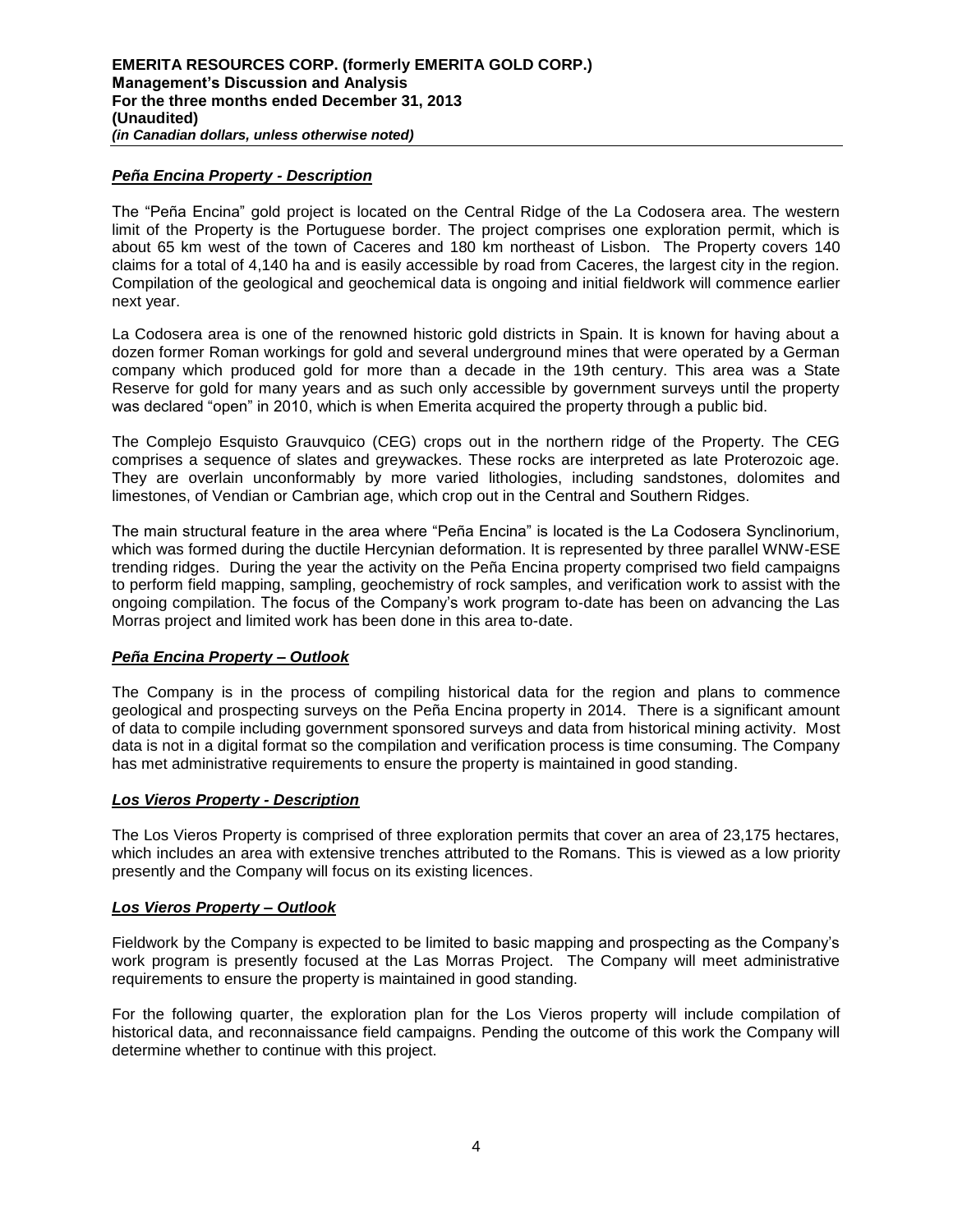### **Liquidity and Capital Resources**

As at December 31, 2013, the Company had working capital of \$1,126,436, which included a cash balance of \$1,199,046, amounts receivable of \$91,371, and prepaid expenses and advances of \$7,350, offset by accounts payable and accrued liabilities of \$171,331.

With the financing completed in the previous year, the Company has been able to meet its corporate and administrative expenses and complete its proposed exploration program.

#### **Results of Operations**

During the three months ended December 31, 2013, the Company recorded a loss of \$317,205, or \$0.01 per share, compared with a loss of \$57,235, or \$0.00 per share, during the three months ended December 31, 2012. The increase in losses was due to new project evaluation activities in Spain and higher general and administrative expenses resulting from the costs associated with being a public company.

Expenses incurred during the three months ended December 31, 2013 included \$161,481 in consulting and management fees; \$26,828 in shareholders communications and filing fees; \$974 share-based payment expenses related to vesting of one-fourth of options granted in August 2013; \$43,183 in travel expense, largely related to travel to the Company's properties in Spain; \$41,727 in office expenses due to change of management and offices; \$9,125 in professional fees related to the preparation and audit of the Company's financial statements; and project evaluation expenses of \$111,612 relating to the evaluation of mineral properties in Spain.

Expenses incurred during the three months ended December 31, 2012 included \$10,000 in consulting and management fees; \$18,606 in travel expenses; \$26,040 in professional fees related to the preparation and audit of the Company's financial statements and legal fees incurred in setting up the Spanish subsidiary, and \$200 in shareholders communications and filing fees.

Exploration and evaluation expenditures on the mineral exploration properties in Spain that the Company acquired have been capitalized.

#### **Cash flows**

#### *Three months ended December 31, 2013*

During the three months ended December 31, 2013, the Company used cash of \$315,285 on operating activities. Cash used in operating activities consisted mainly of new project evaluation expenses incurred on the Company's properties in Spain, and corporate general and administrative expenses.

During the three months ended December 31, 2013, investing activities used \$198,584 which related to office equipment and general overhead for exploration and evaluation expenditures on the Company's properties in Spain.

There were no financing activities during the three months ended December 31, 2013.

#### *Three months ended December 31, 2012*

During the three months ended December 31, 2012, the Company used cash of \$13,086 in operating activities, which related to general and administrative expenses.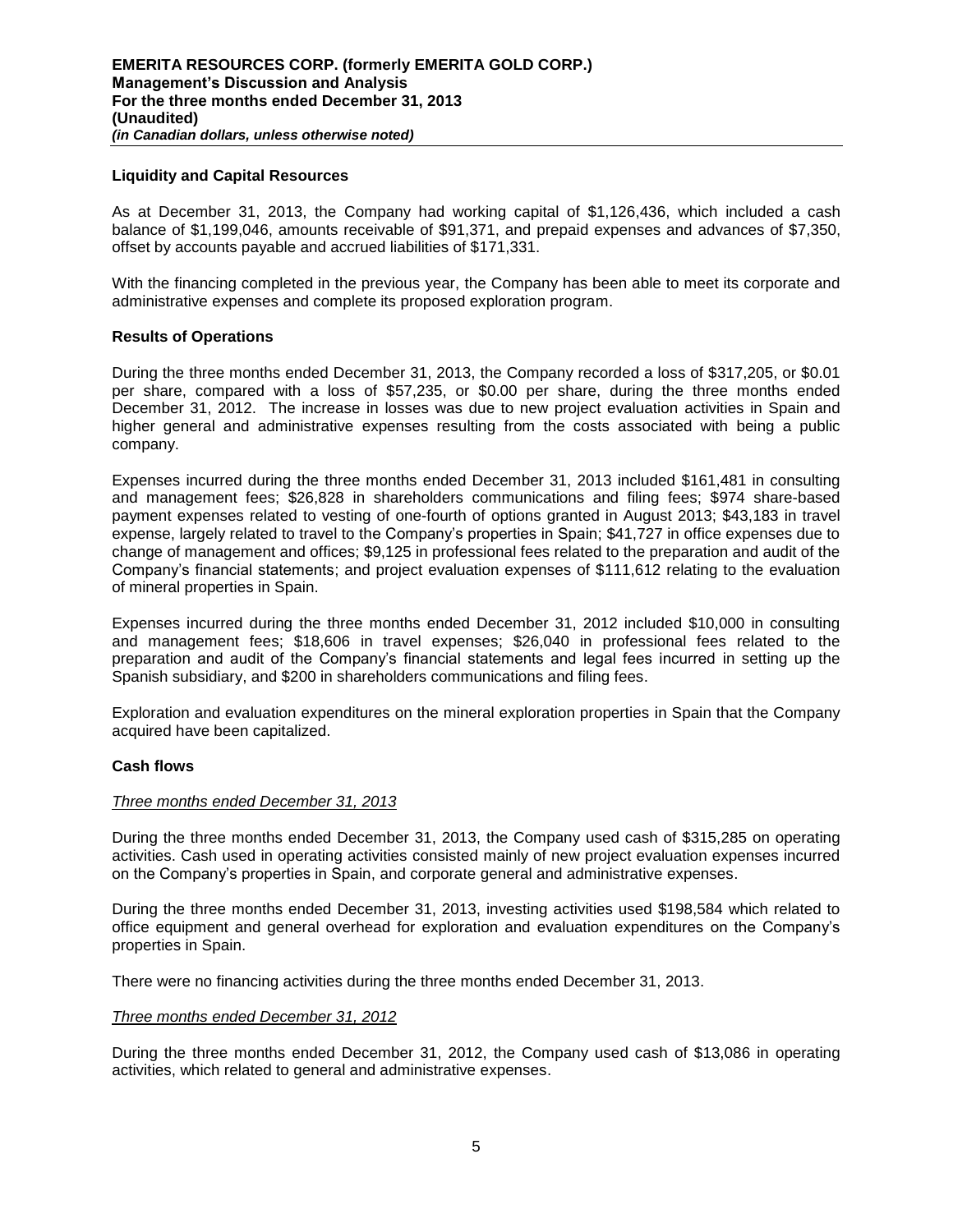During the three months ended December 31, 2012, investing activities used \$7,264 which related to a reclamation deposit for exploration and evaluation expenditures on the Company's properties in Spain.

### **Off-Balance Sheet Items**

As at December 31, 2013, the Company did not have any off-balance sheet items.

#### **Select Annual Information**

Select annual financial information for the years ended September 30, 2013, 2012 and 2011 is presented in the table below:

|                                   | 2013        | 2012      | 2011      |
|-----------------------------------|-------------|-----------|-----------|
|                                   |             |           |           |
| Loss and comprehensive loss       | (2,033,058) | (89, 596) | (168)     |
| Loss per share, basic and diluted | (0.07)      | (0.01)    |           |
| Total assets                      | \$2,569,034 | \$235,666 | \$230,738 |
| Long-term liabilities             |             |           |           |

## **Select Quarterly Information**

Select quarterly financial information for the most recent eight quarters is presented in the table below:

| <b>Period</b>                           | Revenue<br>(1)<br>\$ | Operating<br>costs<br>S. | Loss<br>\$  | Loss per<br>share | <b>Total assets</b><br>5 |
|-----------------------------------------|----------------------|--------------------------|-------------|-------------------|--------------------------|
| $Q1 -$ December 31, 2013 <sup>(2)</sup> |                      | 394,930                  | (317, 205)  | (0.01)            | 2,258,845                |
| $Q4 - September 30, 2013^{(2)}$         |                      | 412,956                  | (409, 557)  | (0.01)            | 2,569,034                |
| $Q3 -$ June 30, 2013 <sup>(2)</sup>     |                      | 233,686                  | (241, 058)  | (0.01)            | 2,928,079                |
| $Q2 -$ March 31, 2013 <sup>(2)</sup>    |                      | 1,349,041                | (1,325,209) | (0.05)            | 3,121,837                |
| Q1 - December 31, 2012                  |                      | 54,846                   | (57, 235)   |                   | 277,516                  |
| Q4 - September 30, 2012                 |                      | 28,753                   | (29, 181)   |                   | 235,666                  |
| Q3 - June 30, 2012                      |                      | 39,182                   | (40, 048)   |                   | 171,152                  |
| Q2 - March 31, 2012                     |                      | 14,956                   | (14, 956)   |                   | 210,371                  |

Explanatory Notes:

- 1) The Company has no sales revenues.
- 2) The results for the periods ended March 31 through December 31, 2013 included the accounts of Fuller Capital Corp. subsequent to the closing of RTO.

#### **Outstanding Share Data**

At February 28, 2014 the Company had 35,812,079 common shares issued and outstanding, 3,560,000 outstanding stock options and 200,000 outstanding warrants.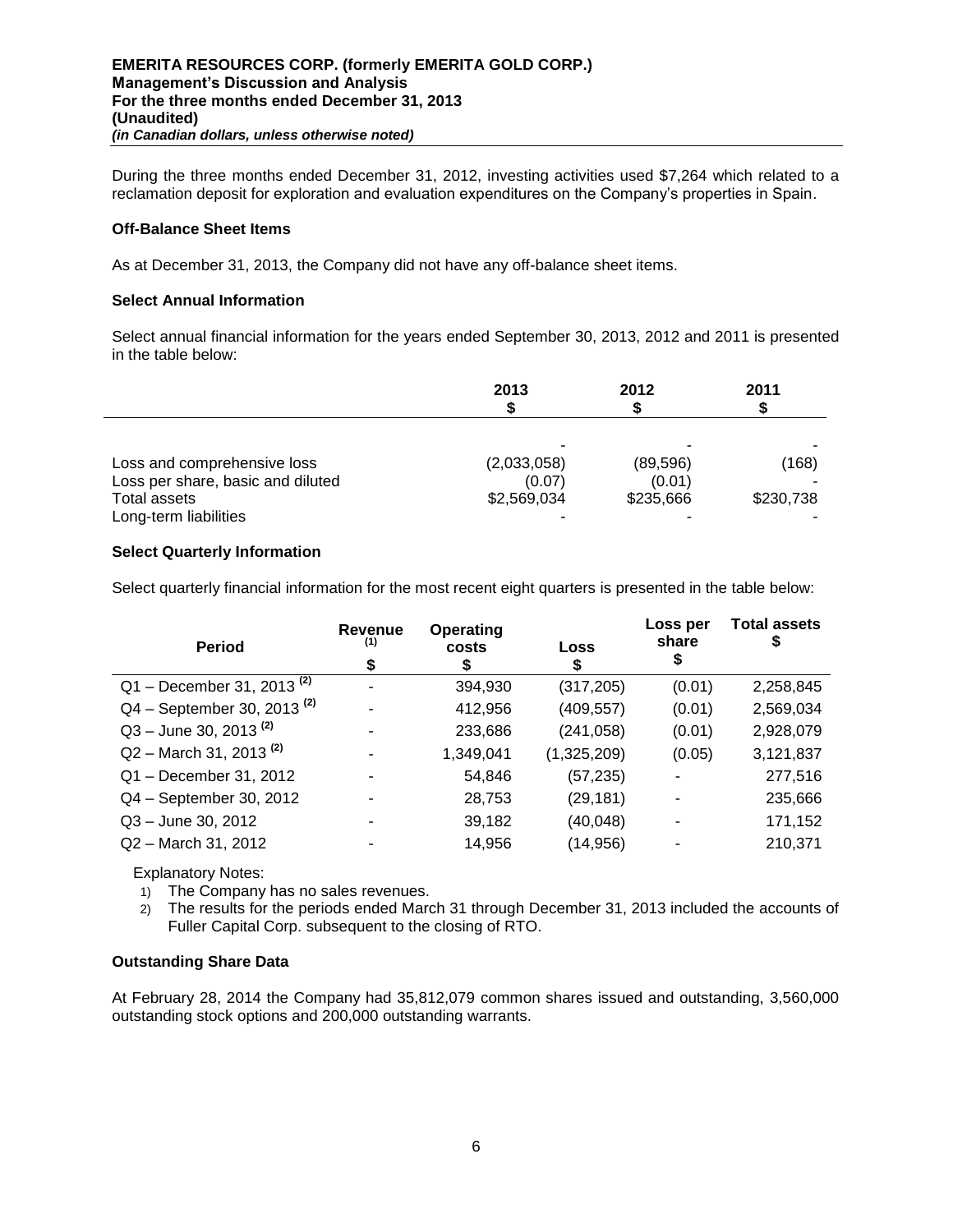### **Financial Instruments**

The Company's risk exposures and the impact on the Company's financial instruments are summarized below:

(a) *Credit risk* 

Counterparty credit risk is the risk that the financial benefits of contracts with a specific counterparty will be lost if a counterparty defaults on its obligations under the contract. This includes any cash amounts owed to the Company by those counterparties, less any amounts owed to the counterparty by the Company where a legal right of set-off exists and also includes the fair values of contracts with individual counterparties which are recorded in the financial statements.

a. *Trade credit risk*

The Company is not exposed to significant trade credit risk.

b. *Cash*

In order to manage credit and liquidity risk the Company's policy is to invest only in highly rated investment grade instruments that have maturities of three months or less. Limits are also established based on the type of investment, the counterparty and the credit rating.

(b) *Currency risk* 

Currency risk is the risk that the fair value of, or future cash flows from, the Company's financial instruments will fluctuate because of changes in foreign exchange rates. Expenditures on the Company's property interests in Spain make it subject to foreign currency fluctuations which may adversely affect the Company's financial position, results of operations and cash flows. The Company is affected by changes in exchange rates between the Canadian Dollar, US Dollars and the Euro. As at December 31, 2013 and September 30, 2013, the Company had the following financial assets and liabilities denominated in foreign currency.

|                                          | December 31, 2013         |                   |                      |
|------------------------------------------|---------------------------|-------------------|----------------------|
|                                          | Euro                      | <b>US dollars</b> | <b>British Pound</b> |
| Cash                                     | 104,345 \$                | 894 \$            |                      |
| Amounts receivable                       | 57,212                    |                   |                      |
| Accounts payable and accrued liabilities | (59,988)                  | (18,613)          |                      |
|                                          | 101,569                   | $(17, 719)$ \$    |                      |
|                                          | <b>September 30, 2013</b> |                   |                      |
|                                          | Furo                      | US dollars        | <b>British Pound</b> |

|                                          | Euro     | <b>US dollars</b> | <b>British Pound</b>     |
|------------------------------------------|----------|-------------------|--------------------------|
| Cash                                     | 41,442   | 6.407             | $\blacksquare$           |
| Amounts receivable                       | 50.070   | -                 | $\overline{\phantom{0}}$ |
| Accounts payable and accrued liabilities | (73.455) | (18.030)          | 11.181                   |
|                                          | 18,057   | $(11,623)$ \$     | (11, 181)                |

A 1% strengthening (weakening) of the Canadian dollar against the Euro, US dollar and British Pound would decrease (increase) net loss by approximately \$102, \$18 and \$Nil (September 30, 2013 - \$180, 116 and \$112) respectively.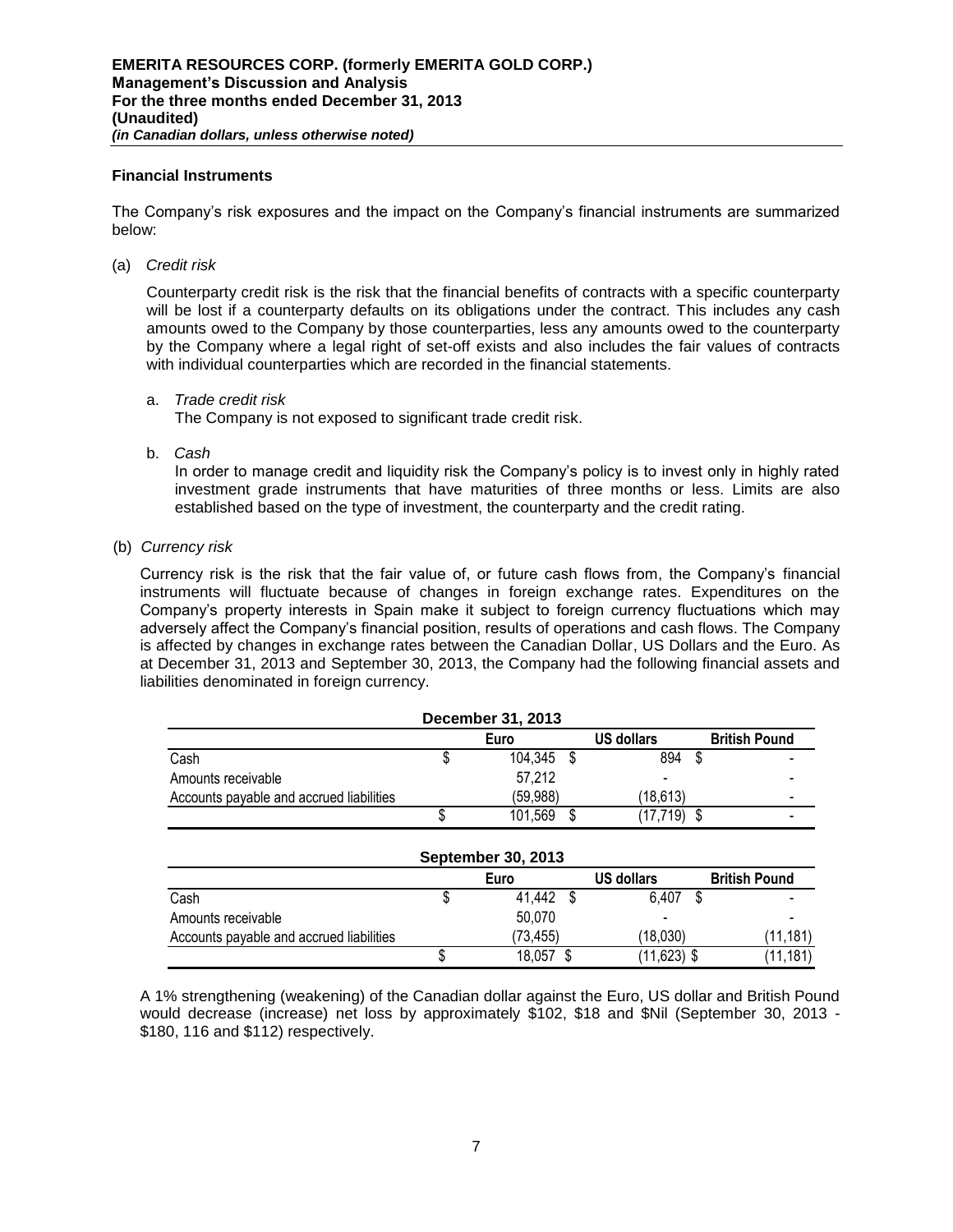## (c) *Liquidity risk*

Liquidity risk is the risk that an entity will encounter difficulty in meeting obligations associated with financial liabilities. The Company's approach to managing liquidity risk is to ensure that it will have sufficient liquidity to meet liabilities when due. As at December 31, 2013, the Company had a cash balance of \$1,199,046 (September 30, 2013 - \$1,712,915) to settle current liabilities of \$171,331 (September 30, 2013 - \$165,289).

## (d) *Commodity price risk*

The Company is exposed to price risk with respect to commodity and equity prices. Equity price risk is defined as the potential adverse impact on the Company's earnings due to movements in individual equity prices or general movements in the level of the stock market. Commodity price risk is defined as the potential adverse impact on earnings and economic value due to commodity price movements and volatilities. The Company closely monitors commodity prices, as it relates to gold, individual equity movements and the stock market to determine the appropriate course of action to be taken by the Company. Commodity price risk is remote as the Company is not a producing entity.

The Company's financial assets and financial instruments as at December 31, 2013 included cash of \$1,199,046, amount receivable of \$91,371, and a reclamation deposit of \$23,119 which were classified as loans and receivables, and accounts payables and accrued liabilities of \$171,331, which were classified as other financial liabilities.

# **Addition of Director**

On December 9, 2013, the Company announced the appointment of Ms. Catherine Stretch to its Board of Directors. Ms. Stretch has been Chief Executive Officer of DT Plantations Limited, a 40,000 hectare palm oil plantation under development in southern Philippines, since mid-2012. Previously, Catherine was a partner and the Chief Operating Officer of a Canadian investment firm, which had \$1 billion in assets under management and focused on managing resource oriented investment funds. In this role Catherine helped research, develop and structure early stage investments and investment vehicles in Canada and overseas, worked with legal teams, securities regulators and local partners and oversaw day-to-day operations and financial reporting requirements of the company. Catherine has a BA in Economics from the University of Western Ontario and an MBA in International Business from the Schulich School of Business at York University.

## **Critical Accounting Policies**

The Company's significant accounting policies are described in Note 2 to the audited consolidated financial statements for the year ended September 30, 2013. The preparation of statements in conformity with IFRS requires management to make estimates and assumptions that affect the reported amounts of assets and liabilities at the date of the financial statements and reported amounts of expenses during the reporting period. Actual outcomes could differ from these estimates. The following is a list of the accounting policies that management believes are critical, due to the degree of uncertainty regarding the estimates and assumptions involved and the magnitude of the asset, liability or expense being reported:

- Foreign currencies
- Exploration and evaluation properties
- Income tax accounts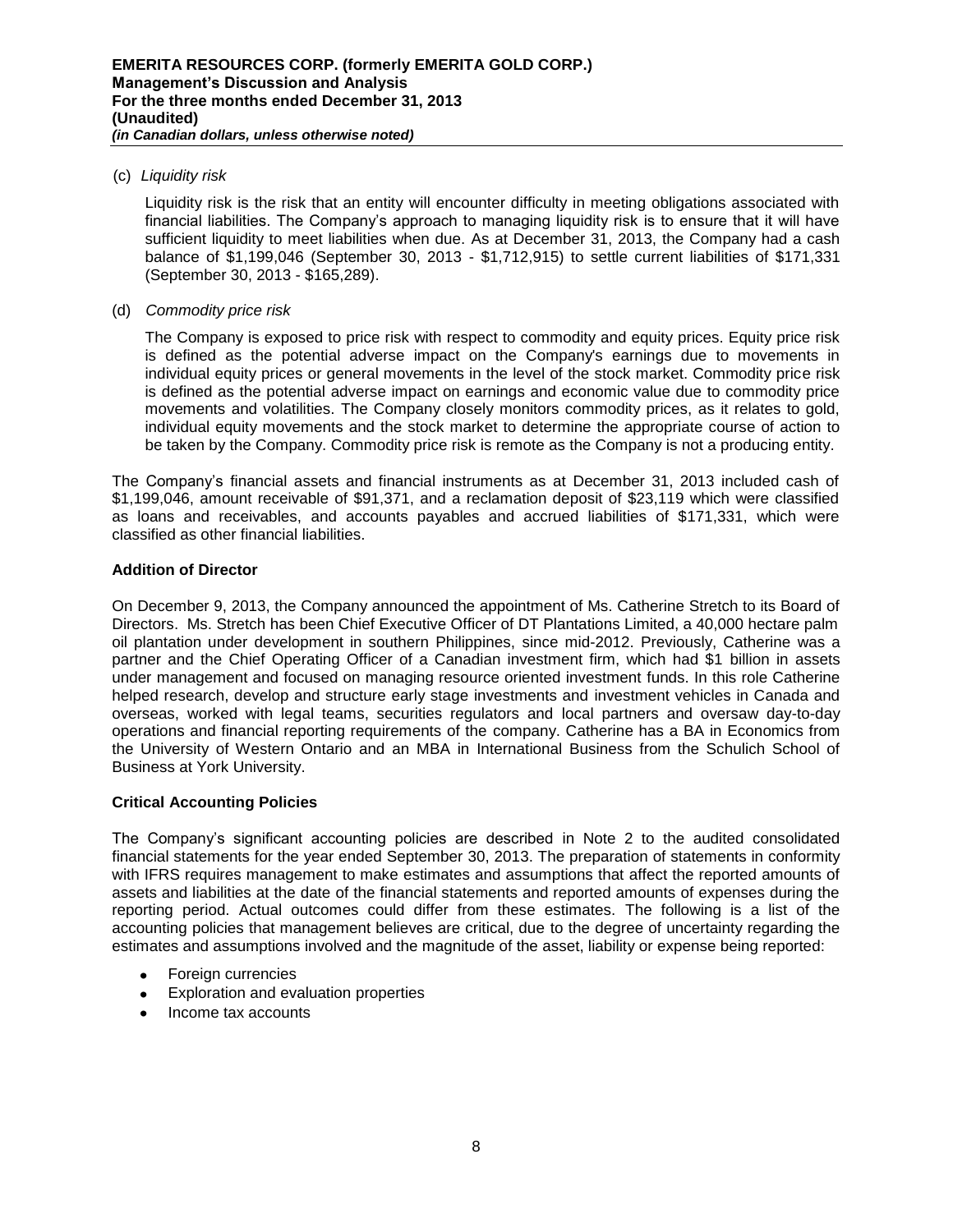## *Foreign currencies*

The presentation and functional currency of the Company is the Canadian dollar.

Transactions in currencies other than the functional currency are recorded at the rates of exchange prevailing on the dates of the transactions. At each financial position reporting date, monetary assets and liabilities that are denominated in foreign currencies are translated at the rates prevailing at the date of the statement of financial position. Exchange differences are recognized in operations in the period in which they arise.

The Company makes expenditures and incurs costs in Euros ("EUR") and United States Dollars ("US\$"). At December 31, 2013, one Canadian dollar was worth US\$0.9402 (2012 – US\$1.0051) and EUR 0.6824 (2012 – EUR 0.7623). During the three months ended December 31, 2013, the average value of one Canadian dollar was US\$0.9526 (2012 – US\$1.0087) and EUR 0.6995 (2012 – EUR 0.7775).

#### *Exploration and evaluation properties*

|                                          | <b>Las Morras</b><br><b>Property</b> | Peña Encina<br><b>Property</b> | <b>Los Vieros</b><br><b>Property</b> | Total     |
|------------------------------------------|--------------------------------------|--------------------------------|--------------------------------------|-----------|
|                                          |                                      |                                |                                      | \$        |
| Balance, September 30, 2013              | 710,140                              | 24,384                         | 2,657                                | 737,181   |
| Cost incurred during the period:         |                                      |                                |                                      |           |
| Land management fees, taxes and permits  | 16,607                               | 2,123                          |                                      | 18,730    |
| Labour, contract geologists, prospectors | 42,107                               | 8.024                          |                                      | 50,131    |
| Field expenses                           | 392                                  | 4                              |                                      | 396       |
| Sample analysis                          | 2,287                                |                                |                                      | 2,287     |
| Travel, meals and accommodations         | 6.081                                | 762                            |                                      | 6,843     |
| Vehicle and fuel                         | 3.632                                | 272                            |                                      | 3.904     |
| Overhead - Project office Sevilla        | 17,449                               | 75,133                         | 1,675                                | 94,257    |
| Adjustment from prior period             | (59, 532)                            | 37,612                         | 1,207                                | (20, 713) |
| Balance, December 31, 2013               | 739,163                              | 148.314                        | 5,539                                | 893,016   |

|                                          | <b>Las Morras</b> | Peña Encina     | <b>Los Vieros</b> |              |
|------------------------------------------|-------------------|-----------------|-------------------|--------------|
|                                          | <b>Property</b>   | <b>Property</b> | <b>Property</b>   | <b>Total</b> |
|                                          |                   | æ               | 5                 | \$           |
| Balance, September 30, 2012              | 184,407           |                 |                   | 184,407      |
| Cost incurred during the year:           |                   |                 |                   |              |
| Land management fees, taxes and permits  | 37,107            |                 |                   | 37,107       |
| Labour, contract geologists, prospectors | 83,098            |                 |                   | 83,098       |
| Field expenses                           | 81,004            | 1,370           | 66                | 82,440       |
| Sample analysis                          | 33,679            |                 |                   | 33,679       |
| Mapping and surveying                    | 11,593            |                 |                   | 11,593       |
| <b>Technical reports</b>                 | 5,332             | 12,175          |                   | 17,507       |
| Travel, meals and accommodations         | 42,114            | 1.141           | 1,348             | 44,603       |
| Trenching                                | 26,095            |                 |                   | 26,095       |
| Vehicle and fuel                         | 24,173            |                 | 184               | 24,357       |
| Legal                                    | 12,636            |                 |                   | 12,636       |
| Overhead - Project office Sevilla        | 168,902           | 9,698           | 1,059             | 179,659      |
| Balance, September 30, 2013              | 710,140           | 24,384          | 2,657             | 737,181      |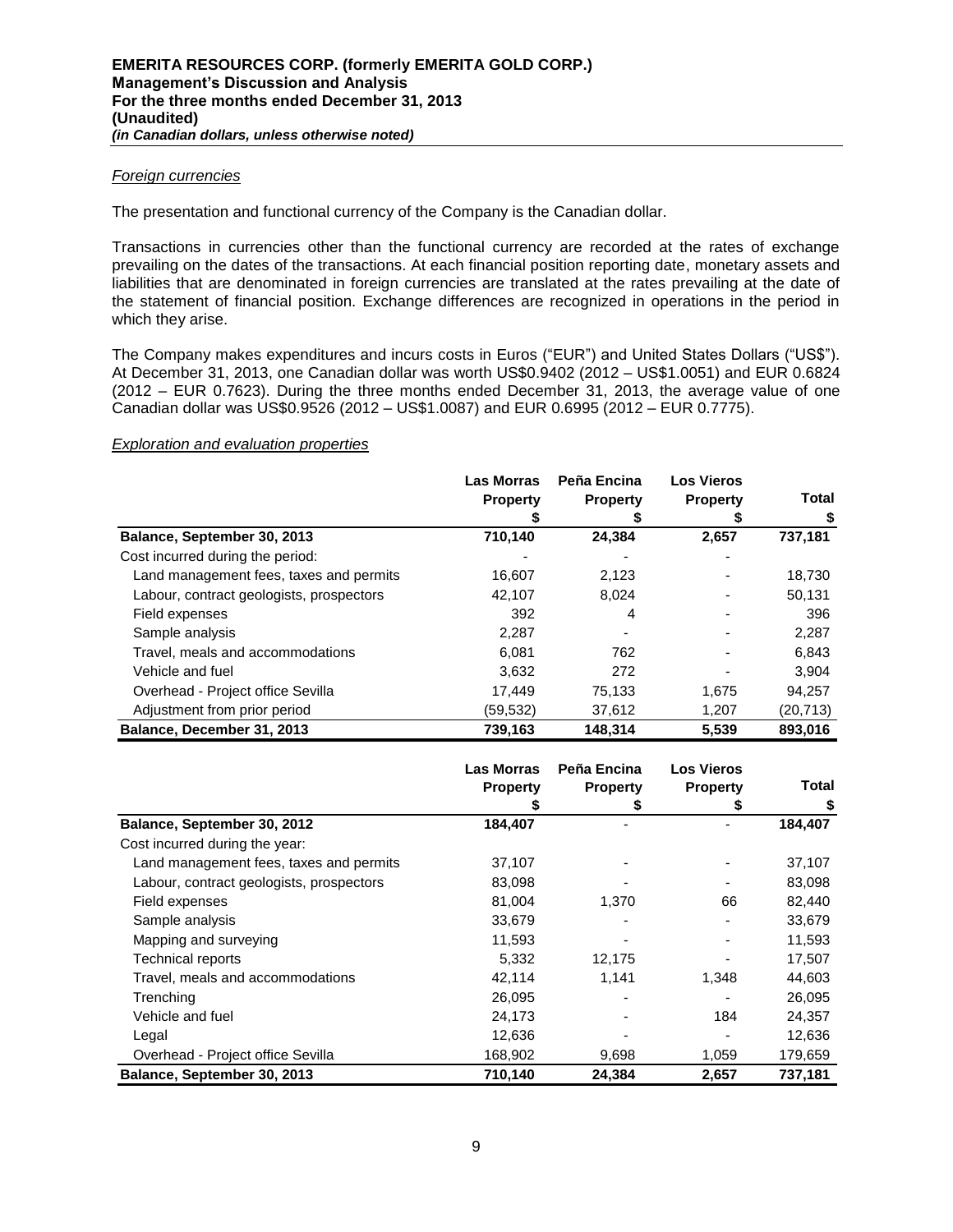Once a license to explore an area has been secured, expenditures on exploration and evaluation activities are capitalized to exploration and evaluation properties and classified as a component of property, plant and equipment.

Exploration expenditures relate to the initial search for deposits with economic potential and to detailed assessments of deposits or other projects that have been identified as having economic potential.

Management reviews the carrying value of capitalized exploration and evaluation costs at least annually. The review is based on the Company's intentions for the development of the undeveloped property. Subsequent recovery of the resulting carrying value depends on successful development or sale of the undeveloped project. If a project does not prove viable, all irrecoverable costs associated with the project net of any impairment provisions are written off to operations.

The recoverability of amounts shown for exploration and evaluation properties is dependent upon the discovery of economically recoverable reserves, the ability of the Company to obtain financing to complete development of the properties, and on future production or proceeds of disposition.

Costs recovered in excess of the carrying amount are recognized in operations.

At December 31, 2013, the Company had exploration and evaluation properties on the statement of financial position of \$893,016 (September 30, 2013 - \$737,181).

## **Commitments and Contingencies**

The Company's exploration activities are subject to various laws and regulations governing the protection of the environment. These laws and regulations are continually changing and generally becoming more restrictive. The Company believes its operations are materially in compliance with all applicable laws and regulations. The Company expects to make expenditures to comply with such laws and regulations.

The Company is party to certain management contracts. These contracts contain minimum commitments of approximately \$300,000 (2012 - \$nil) and additional contingent payments of up to approximately \$1,110,000 (2012 - \$nil) upon the occurrence of a change of control. As a triggering event has not taken place, the contingent payments have not been reflected in these financial statements.

The Company is party to a shared costs services agreement, which expires on January 31, 2015. The maximum amount owed on early termination as of December 31, 2013 is \$45,000.

#### **Transactions with related parties**

During the three months ended December 31, 2013 and 2012, the Company did not have any transaction in the ordinary course of business with related parties.

The Company shares office space with other companies who may have common officers or directors. The costs associated with this space are administered by an unrelated company.

As at December 31, 2013, amounts of \$26,641 included in accounts payable and accrued liabilities were owed to directors and officers of the Company (2012 - \$36,565). The amounts outstanding on fees are unsecured, non-interest bearing, with no fixed terms of repayment.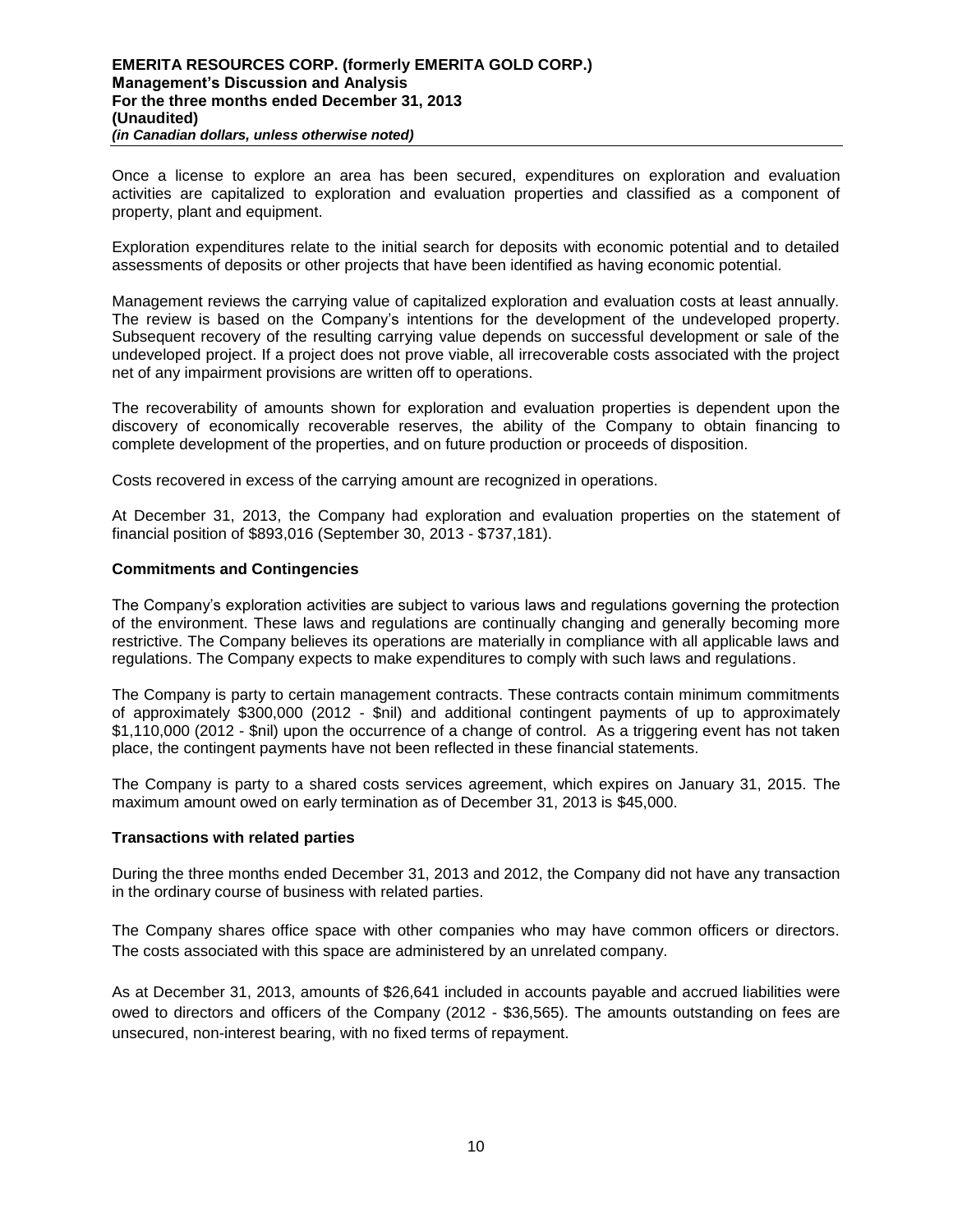#### *Compensation of key management personnel of the Company*

In accordance with IAS 24, key management personnel are those persons having authority and responsibility for planning, directing and controlling the activities of the Company directly or indirectly, including any directors (executive and non-executive) of the Company. During the years ended September 30, 2013 and 2012, the remuneration of directors and other members of key management personnel are as follows:

| Three months ended December 31, |      |  |                        |  |
|---------------------------------|------|--|------------------------|--|
|                                 | 2013 |  | 2012                   |  |
|                                 |      |  | 62 285                 |  |
|                                 |      |  | 62.285                 |  |
|                                 |      |  | 123325<br>$123.325$ \$ |  |

In connection with the November 2012 private placement, officers and directors of the Company subscribed for 605,294 subscription receipts for total proceeds of \$102,900.

#### **Risk Factors**

Mining exploration inherently contains a high degree of risk and uncertainty, which even a combination of careful evaluation, experience and knowledge may not eliminate. The following are certain factors relating to the business of the Company, which factors investors should carefully consider when making an investment decision concerning the Company shares. These risks and uncertainties are not the only ones facing the Company. Additional risks and uncertainties not presently known that the Company currently deems immaterial, may also impair the operations of the Company. If any such risks actually occur, the financial condition, liquidity and results of operations of the Company could be materially adversely affected and the ability of the Company to implement its growth plans could be adversely affected. An investment in the Company is speculative. An investment in the Company will be subject to certain material risks and investors should not invest in securities of the Company unless they can afford to lose their entire investment. The following is a description of certain risks and uncertainties that may affect the Company.

## *Limited Operating History*

The Company is a relatively new company with limited operating history. The Company only recently acquired its interest in the Properties and the Company has no history of business or mining operations, revenue generation or production history. The Company has yet to generate a profit from their activities. The Company will be subject to all of the business risks and uncertainties associated with any new business enterprise, including the risk that it will not achieve its growth objective. The Company anticipates that it may take several years to achieve positive cash flow from operations.

#### *No Mineral Resources or Mineral Reserves*

Resource exploration is a speculative business, characterized by a number of significant risks including, among other things, unprofitable efforts resulting not only from the failure to discover mineral deposits but also from finding mineral deposits that, though present, are insufficient in quantity and quality to return a profit from production. The marketability of minerals acquired or discovered by the Company may be affected by numerous factors which are beyond the control of the Company and which cannot be accurately predicted, such as market fluctuations, the proximity and capacity of milling facilities, mineral markets and processing equipment, and such other factors as government regulations, including regulations relating to royalties, allowable production, importing and exporting of minerals, and environmental protection, the combination of which factors may result in the Company not receiving an adequate return of investment capital.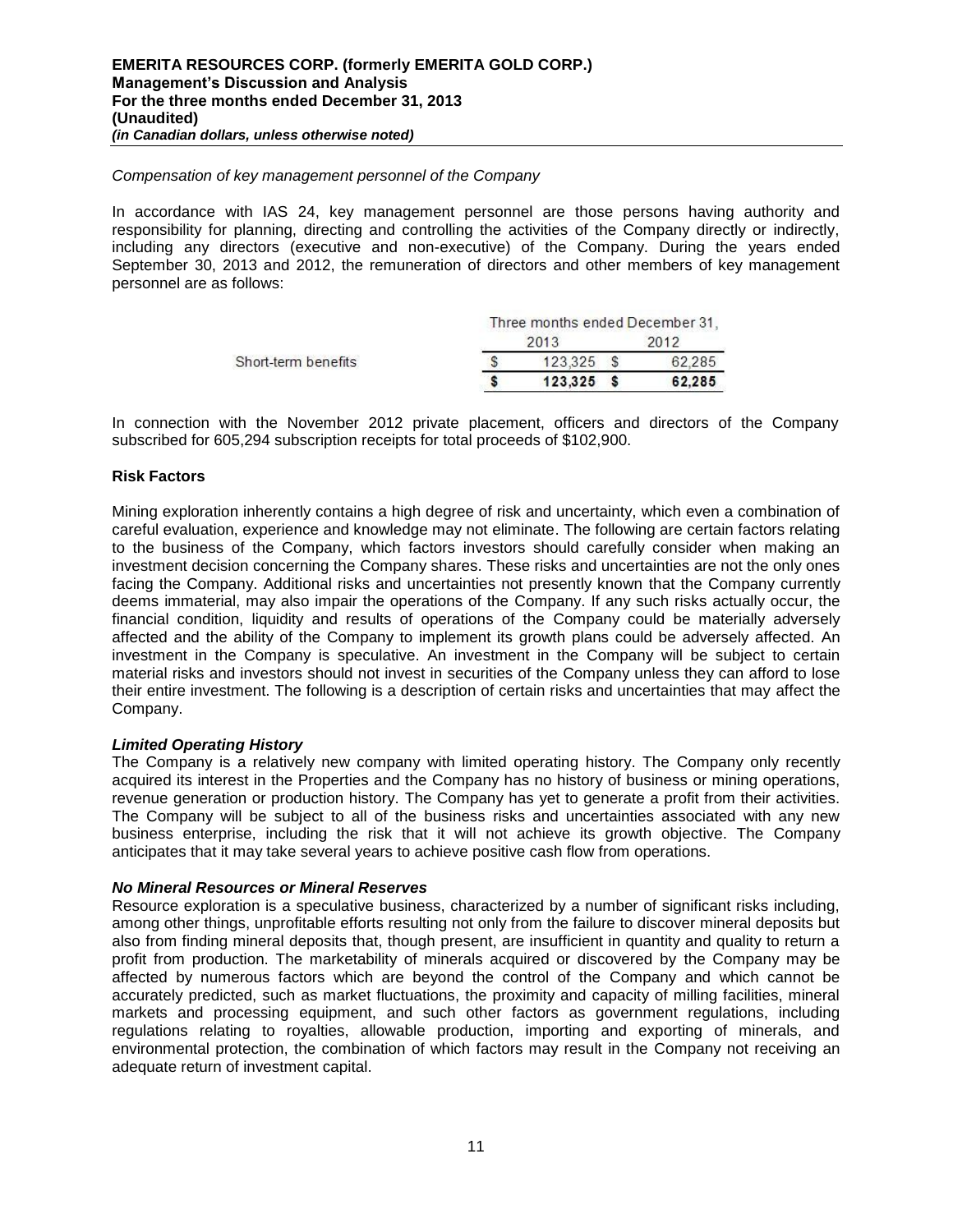The Properties are in the exploration stage only and, to date, no mineral resources or mineral reserves have been identified. Development of the Properties will follow only if favourable exploration results are obtained. The business of exploration for minerals and mining involves a high degree of risk. Few properties that are explored are ultimately developed into producing mines. There is no assurance that any mineral resources or mineral reserves will be identified or developed. The long-term profitability of the Company's operations will in part be directly related to the costs and success of its exploration programs, which may be affected by a number of factors.

Substantial expenditures are required to establish mineral resources and mineral reserves and to develop the mining and processing facilities and infrastructure at any site chosen for mining. Although substantial benefits may be derived from the discovery of a major mineralized deposit, no assurance can be given that minerals will be discovered in sufficient quantities to justify commercial operations or that funds required for development can be obtained on a timely basis.

## *Substantial Capital Requirements and Liquidity*

Substantial additional funds for the establishment of the Company's current and planned operations will be required. No assurances can be given that the Company will be able to raise the additional funding that may be required for such activities, should such funding not be fully generated from operations. Mineral prices, environmental rehabilitation or restitution, current financial conditions, revenues, taxes, capital expenditures, operating expenses and geological results are all factors which will have an impact on the amount of additional capital that may be required. To meet such funding requirements, the Company may be required to undertake additional equity financing, which would be dilutive to shareholders. Debt financing, if available, may also involve restrictions on financing and operating activities. There is no assurance that additional financing will be available on terms acceptable to the Company or at all. If the Company is unable to obtain additional financing as needed, it may be required to reduce the scope of its operations and pursue only those projects that can be funded through cash flows generated from its existing operations, if any.

## *Fluctuating Mineral Prices*

The economics of mineral exploration are affected by many factors beyond the Company's control, including commodity prices, the cost of operations, variations in the grade of minerals explored and fluctuations in the market price of minerals. Depending on the price of minerals, the Company may determine that it is impractical to continue a mineral exploration operation.

Mineral prices are prone to fluctuations and the marketability of minerals is affected by government regulation relating to price, royalties, allowable production and the importing and exporting of minerals, the effect of which cannot be accurately predicted. There is no assurance that a profitable market will exist for the sale of any minerals that may be found on the Properties.

## *Regulatory, Permit and License Requirements*

The current or future operations of the Company require permits from various governmental authorities, and such operations are and will be governed by laws and regulations that may concern, among other things, exploration, development, production, taxes, labour standards, occupational health, waste disposal, toxic substances, land use, environmental protection, site safety and other matters. Companies engaged in the exploration and development of mineral properties generally experience increased costs and delays in development and other schedules as a result of the need to comply with applicable laws, regulations and permits. There can be no assurance that all permits which the Company may require for facilities and the conduct of exploration and development operations on the Properties will be obtainable on reasonable terms, or that such laws and regulations will not have an adverse effect on any exploration or development project which the Company might undertake.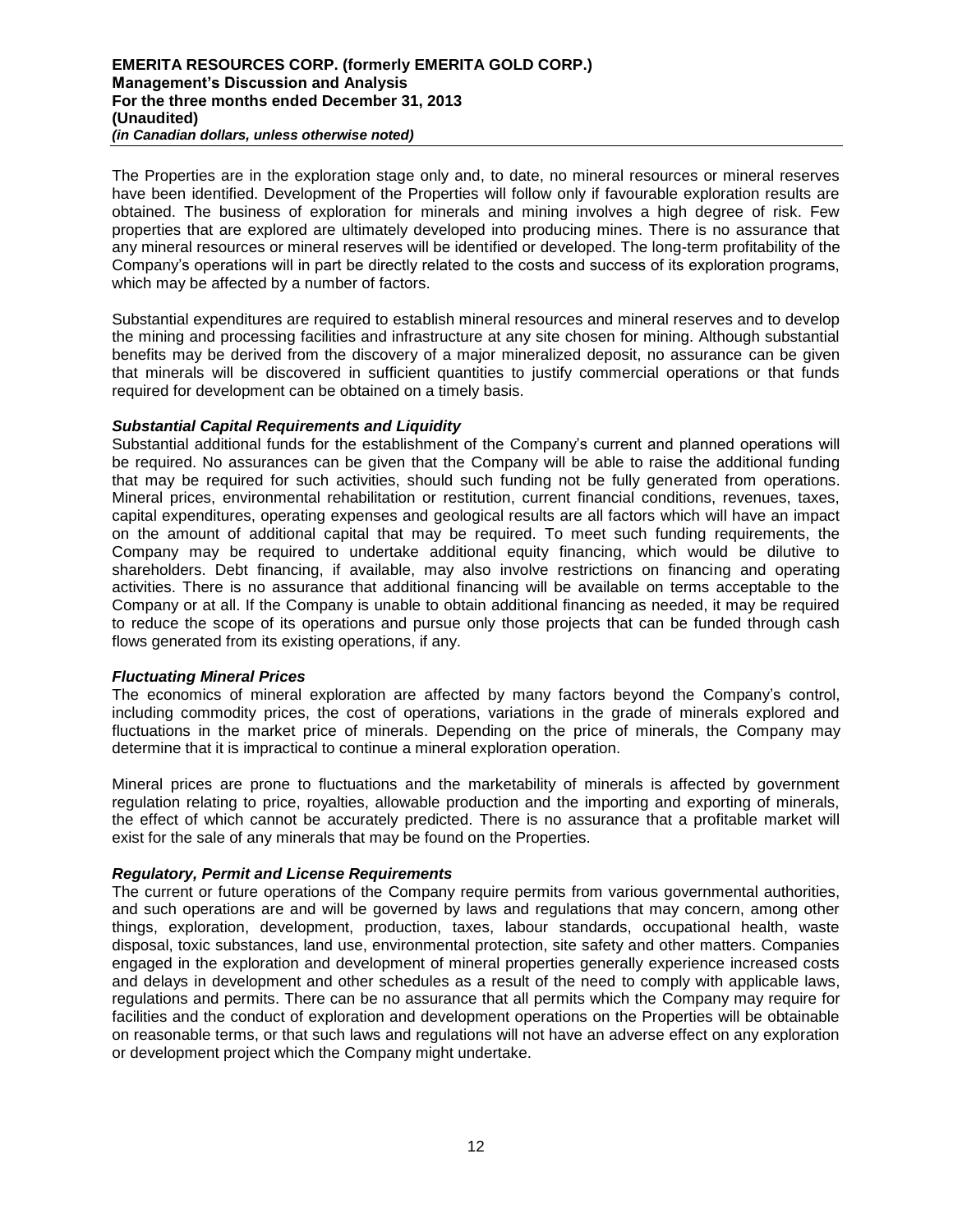Failure to comply with applicable laws, regulations and permitting requirements may result in enforcement actions, including orders issued by regulatory or judicial authorities causing operations to cease or be curtailed and may include corrective measures requiring capital expenditures, installation of additional equipment or remedial actions. Parties engaged in exploration and development operations may be required to compensate those suffering loss or damage by reason of the exploration and development activities and may have civil or criminal fines or penalties imposed upon them for violation of applicable laws or regulations. Amendments to current laws, regulations and permits governing operations and activities of mineral companies, or more stringent implementation thereof, could have a material adverse impact on the Company and cause increases in capital expenditures or exploration and development costs, or require abandonment or delays in the development of new or existing properties.

#### *Financing Risks and Dilution to Shareholders*

The Company will have limited financial resources, no operations and no revenues. Even if the Company's exploration program on one or more of the Properties are successful, additional funds will be required for the purposes of further exploration and development. There can be no assurance that the Company will be able to obtain adequate financing in the future or that such financing will be available on favourable terms or at all. It is likely such additional capital will be raised through the issuance of additional equity which would result in dilution to the Company's shareholders.

#### *Title to Properties*

Acquisition of title to mineral properties is a very detailed and time-consuming process. Title to, and the area of, mineral properties may be disputed. The Company cannot give an assurance that title to some or all of the Company's interest in the Properties will not be challenged or impugned. Mineral properties sometimes contain claims or transfer histories that examiners cannot verify. A successful claim that the Company does not have the interest it understands it has in the Properties could cause the Company to lose any rights to explore, develop and mine any minerals on the Properties without compensation for its prior expenditures relating to the Properties.

## *Competition*

The mineral exploration and development industry is highly competitive. The Company will have to compete with other companies, many of which have greater financial, technical and other resources than the Company, for, among other things, the acquisition of minerals claims, leases and other mineral interests, as well as for the recruitment and retention of qualified employees and other personnel. Failure to compete successfully against other companies could have a material adverse effect on the Company and its prospects.

#### *Reliance on Management and Dependence on Key Personnel*

The success of the Company will be largely dependent upon the performance of its directors and officers and the ability to attract and retain key personnel. The loss of the services of these persons may have a material adverse effect on the Company's business and prospects. The Company will compete with numerous other companies for the recruitment and retention of qualified employees and contractors. There is no assurance that the Company can maintain the service of its directors and officers or other qualified personnel required to operate its business. Failure to do so could have a material adverse effect on the Company and its prospects.

#### *Environmental Risks*

The Company's exploration and appraisal programs will, in general, be subject to approval by regulatory bodies. Additionally, all phases of the exploration, development and mining business present environmental risks and hazards and are subject to environmental regulation pursuant to a variety of international conventions and national and local laws and regulations. Environmental legislation provides for, among other things, restrictions and prohibitions on spills, releases or emissions of various substances produced in association with exploration, development and mining operations. The legislation also requires that wells and facility sites be operated, maintained, abandoned and reclaimed to the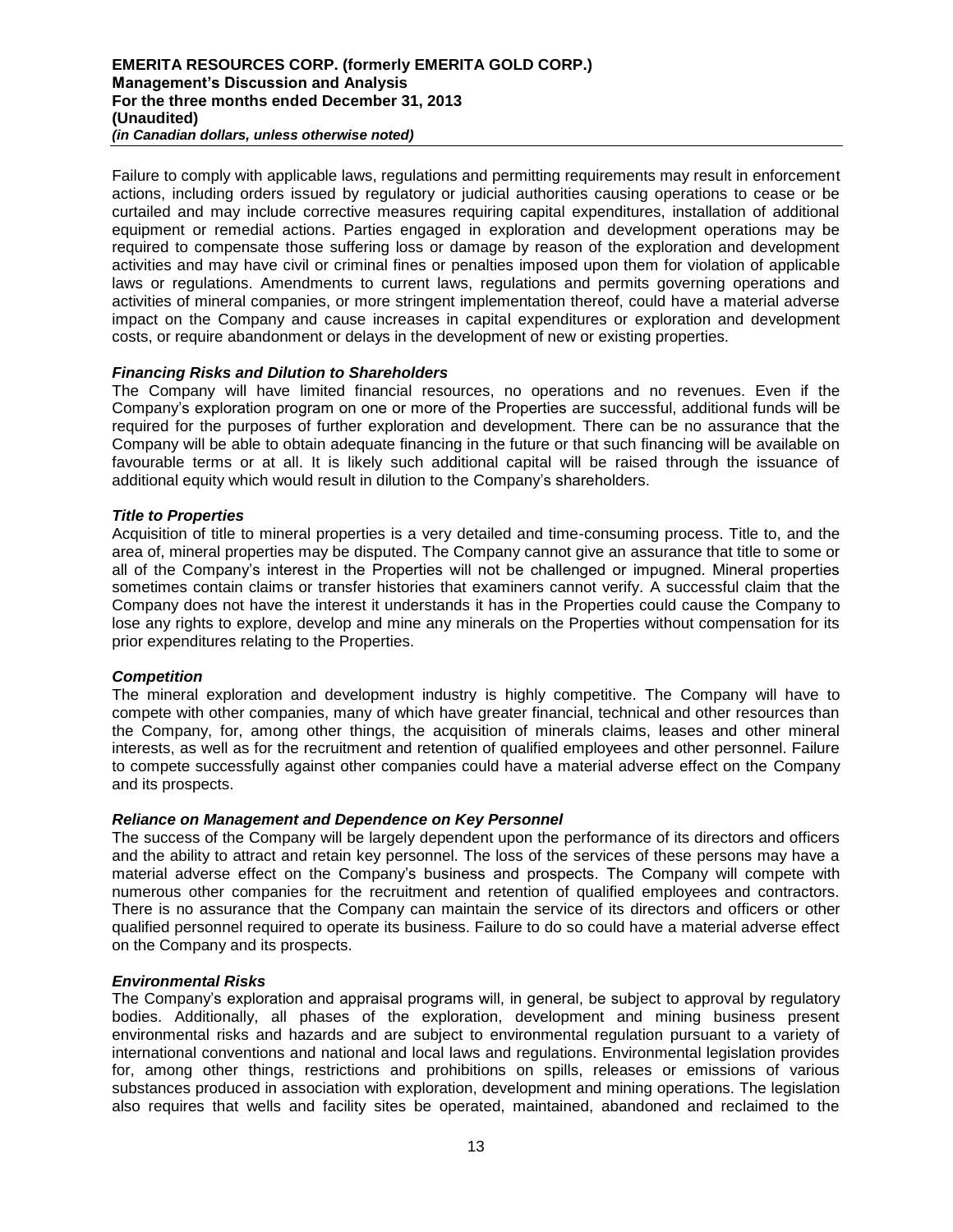satisfaction of applicable regulatory authorities. Compliance with such legislation can require significant expenditures and a breach may result in the imposition of fines and penalties, some of which may be material. Environmental legislation is evolving in a manner expected to result in stricter standards and enforcement, larger fines and liability and potentially increased capital expenditures and operating costs.

### *Local Resident Concerns*

Apart from ordinary environmental issues, the exploration, development and mining of the Properties could be subject to resistance from local residents that could either prevent or delay exploration and development of the Properties.

#### *Conflicts of Interest*

Certain of the directors and officers of the Company will be engaged in, and will continue to engage in, other business activities on their own behalf and on behalf of other companies (including mineral resource companies) and, as a result of these and other activities, such directors and officers may become subject to conflicts of interest. The BCBCA provides that in the event that a director has a material interest in a contract or proposed contract or agreement that is material to an Company, the director shall disclose his interest in such contract or agreement and shall refrain from voting on any matter in respect of such contract or agreement, subject to and in accordance with the BCBCA. To the extent that conflicts of interest arise, such conflicts will be resolved in accordance with the provisions of the BCBCA.

## *Foreign Operations*

The Properties are located in Spain. As such, the Company's proposed activities with respect to the Properties will be subject to governmental, political, economic and other uncertainties, including but not limited to expropriation of property without fair compensation, repatriation of earnings, nationalization, currency fluctuations and devaluations, exchange controls and increases in government fees, renegotiation or nullification of existing concessions and contracts, changes in taxation policies, economic sanctions and the other risks arising out of foreign governmental sovereignty over the areas in which the Company's operations will be conducted, as well as risks including loss due to civil strife, acts of war, insurrections and the actions of national labour unions. Future government actions concerning the economy, taxation, or the operation and regulation of nationally important facilities such as mines, could have a significant effect on the Company. No assurances can be given that the Company's plans and operations will not be adversely affected by future developments in Spain. Any changes in regulations or shifts in political attitudes will be beyond the Company's control and may adversely affect the Company's business.

#### *Uninsurable Risks*

Exploration, development and production operations on mineral properties involve numerous risks, including unexpected or unusual geological operating conditions, rock bursts, cave-ins, fires, floods, earthquakes and other environmental occurrences, any of which could result in damage to, or destruction of, equipment and mines, damage to life or property, environmental damage and possible legal liability. Although precautions to minimize risk will be taken, operations are subject to hazards that may result in environmental pollution and consequent liability that could have a material adverse impact on the business, operations and financial performance of the Company. It is not always possible to obtain insurance against all such risks and the Company may decide not to insure against certain risks as a result of high premiums or other reasons. Should such liabilities arise, they could have an adverse impact on the Company's results of operations and financial condition and could cause a decline in the value of the Company shares.

**Litigation** The Company and/or its directors or officers may be subject to a variety of civil or other legal proceedings, with or without merit.